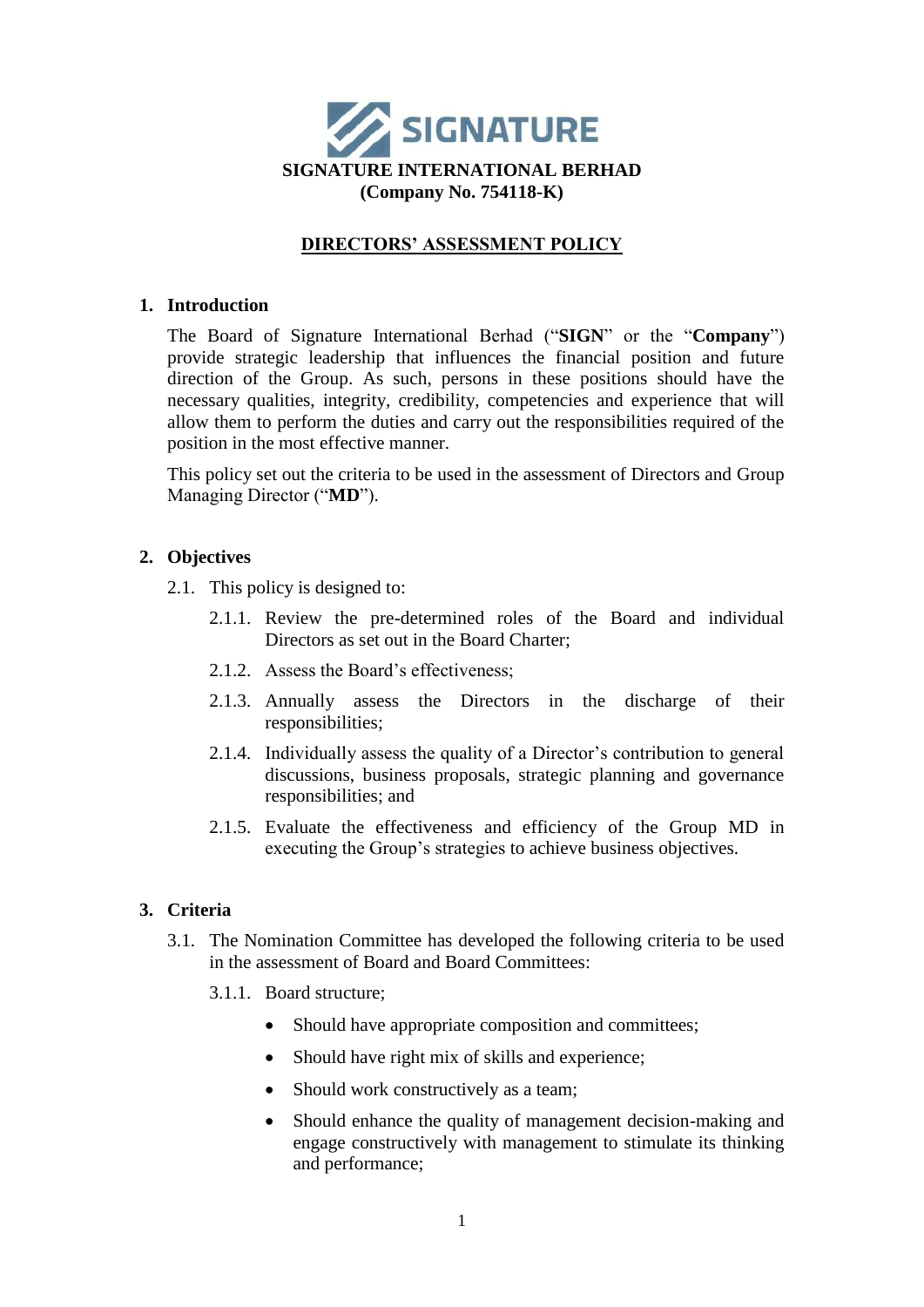# **DIRECTORS' ASSESSMENT POLICY**

- Should provide continuing training programmes to keep all Directors up to date with the latest developments in the market industry and regulatory environment;
- Should consist of a good balance of Independent Director; and
- Should resolve the potential areas of conflicts that may impair the independence of the Independent Directors.
- 3.1.2. Board operations;
	- Should hold board meeting with appropriate frequency:
	- The information on the agenda items is provided well in advance of board meetings;
	- The information is adequately provided to help Directors understand the important issues and trends in the business prior to board meetings;
	- The information is adequately and sufficiently supplied for good decision-making;
	- Should have adequate time allocated between board discussions and management presentations;
	- The board meetings should carry out in an open communication environment with meaningful participation and timely and constructive resolution of issues; and
	- The Directors should have sufficient access to management and/or the Chairman.
- 3.1.3. Board roles and responsibilities;
	- Should understand its role, authority and priorities;
	- Should understand the Company's values, mission, strategic and business plans;
	- Should effectively review the Company's strategic plan:
	- Should identify the relevant tools to monitor management's performance;
	- Should identify and manage risks;
	- Should establish a succession plan for Group MD and senior management;
	- Should consider its role in protecting shareholders' interests; and
	- Should review the adequacy and integrity of the Company's system of internal controls.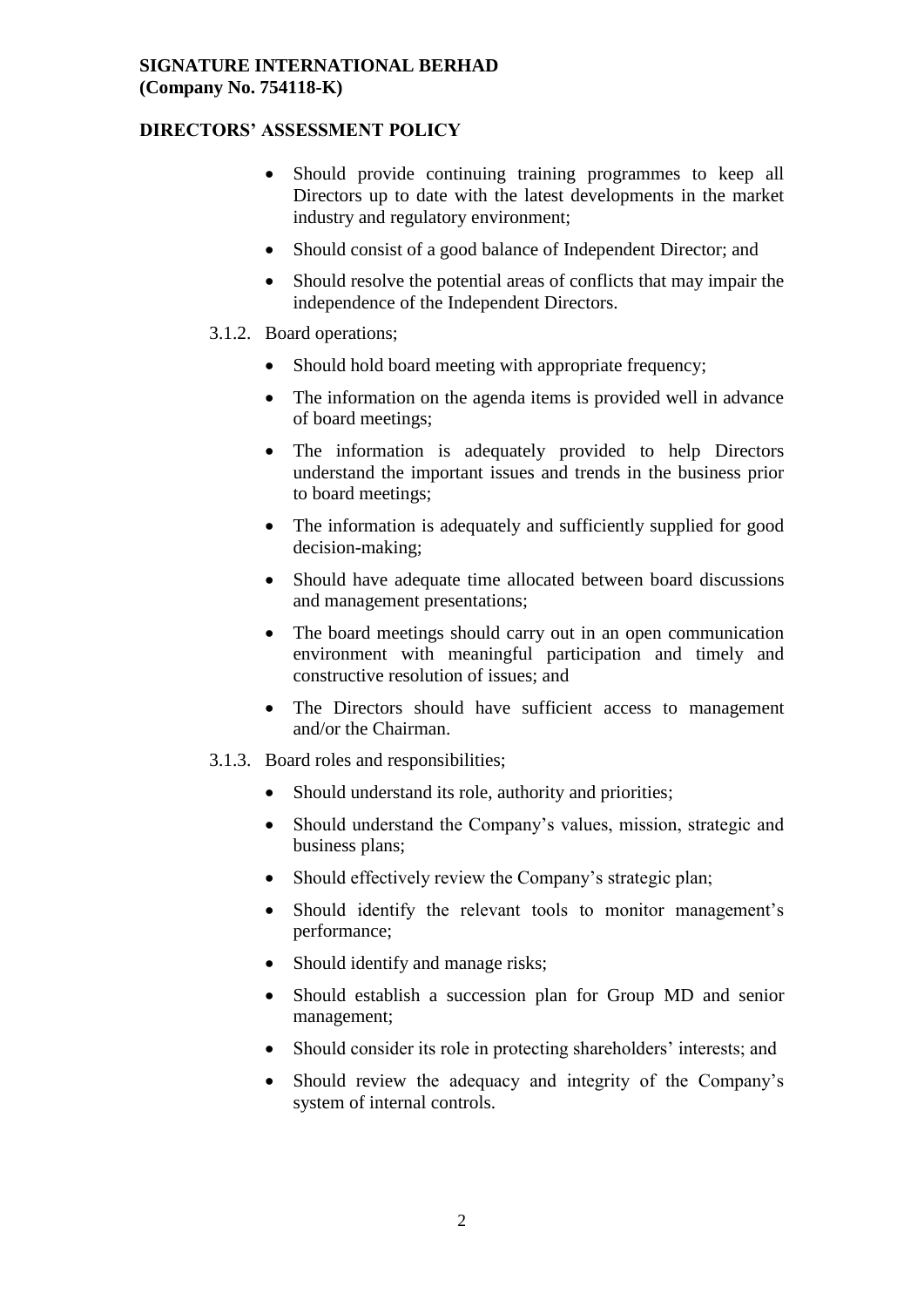# **DIRECTORS' ASSESSMENT POLICY**

- 3.1.4. Board chairman's role and responsibilities
	- Should build healthy boardroom dynamics and dealing effectively with dissent and working constructively towards consensus;
	- Should oversee an effective decision-making process and ensure crucial alternatives are considered; and
	- Should aim to ensure the Board's workload is properly managed and, where appropriate, allocated to delegated committees with specific terms of reference approved by the Board.
- 3.1.5. Board Committees
	- Should have right composition;
	- Should provide useful recommendations in assisting the Board for better decision-making;
	- The members of the committees should have sufficient, recent and relevant expertise in fulfilling their roles;
	- The Chairman of the committees should properly discharge their responsibilities, deploy resources and expertise, and provide appropriate reporting and recommendations to the Board;
	- The appointment of Board and Board Committees Chairman should consider the ability, experience and expected performance of the candidate;
	- The quality of the Board Committee's communications to the Board; and
	- The Board should be informed on a sufficiently timely basis regarding the Board Committee's deliberations.
- 3.2. The Nomination Committee has developed the following criteria to be used in the assessment of Directors:

3.2.1. Strategic

- Should understand the critical issues affecting the Group;
- Should understand the Group's strategic direction;
- Should promptly provide input to Board discussion on strategic issues; and
- Should actively participate in Board deliberations.
- 3.2.2. Ethical and Value-Driven
	- Should understand and commit to the Group's values, ethics and code of conduct;
	- Should manage the conflicts of interest in the best interests of the Group;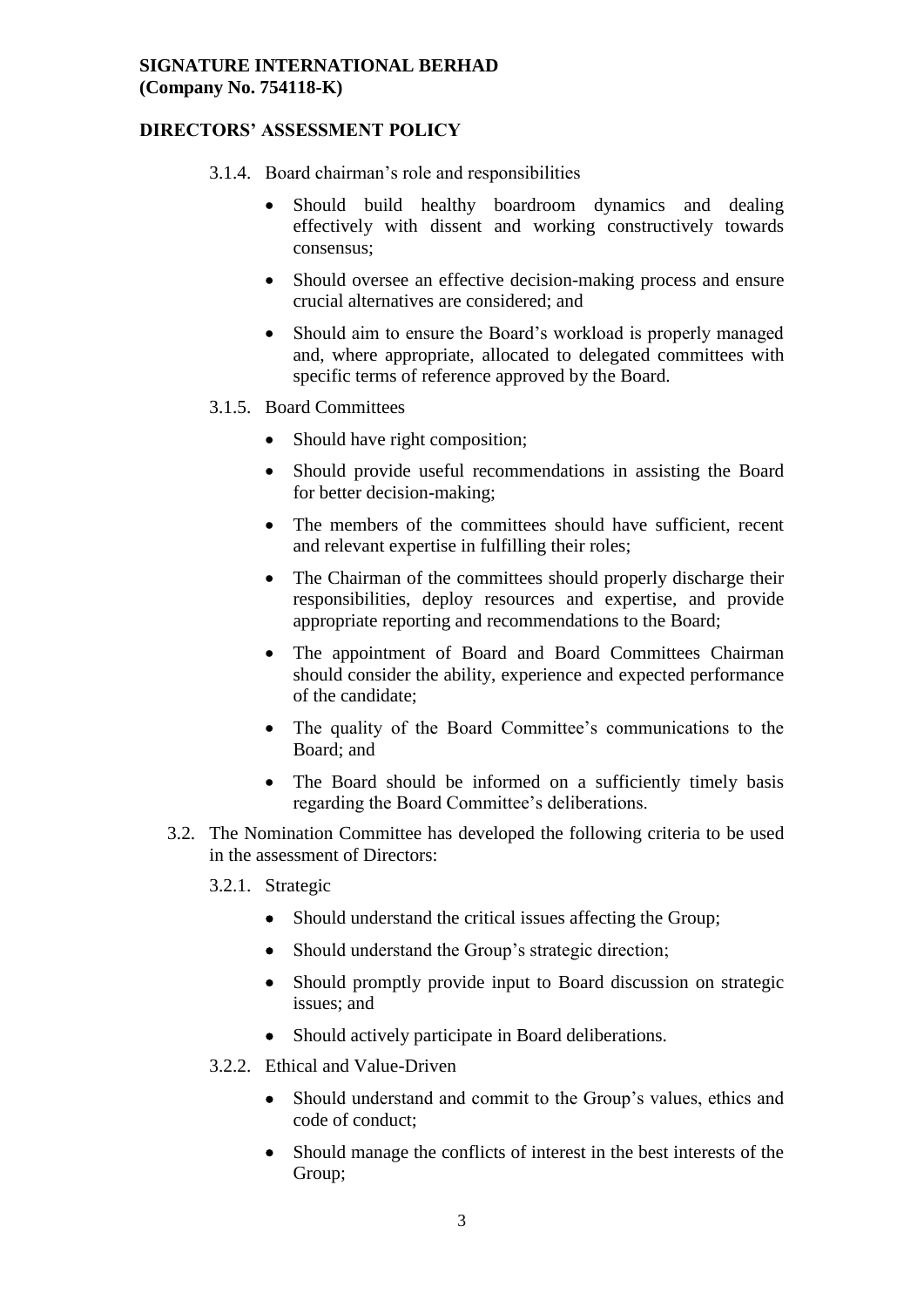## **DIRECTORS' ASSESSMENT POLICY**

- Should maintain confidentiality, where required; and
- Should take shareholders and stakeholders into account in decision making.
- 3.2.3. Competence and Capability
	- Should understand their role, duties and responsibilities as a Director; and
	- Should have appropriate qualification, skills, practical experience to effectively fulfil the role, duties and responsibilities.
- 3.2.4. Commitment
	- Should devote sufficient time to carry out their responsibilities;
	- Should commit to the Board on the time that will be spent as the Group's Director;
	- Should devote sufficient time to update their knowledge and enhance their skills through appropriate continuing education programmes; and
	- Should attend meetings regularly.
- 3.2.5. Any other criteria contained in the Board Charter, Board Committees Terms of Reference, Letter of Appointment and position description.
- 3.3. The Independent Director is subjected to the following criteria:
	- 3.3.1. Independence
		- Should comply with the definition of Independent Director under Paragraph 1.01 of the Listing Requirements of Bursa Malaysia Securities Berhad and any other criteria determined by the Nomination Committee;
		- Should bring independent and objective judgement to the Board:
		- Should mitigate or avoid any conflict of interest or undue influence decisions-making; and
		- Should act independently.
	- 3.3.2. Tenure
		- The tenure of an Independent Director should not exceed a consecutive service of nine years or a cumulative service of nine years with intervals;
		- Upon completion of the nine years, an Independent Director may continue to serve on the Board subject to the Director's redesignation as a Non-Independent Director; and
		- In exceptional cases and subject to the assessment of the Nomination Committee, the shareholders may decide that an Independent Director can remain as an Independent Director after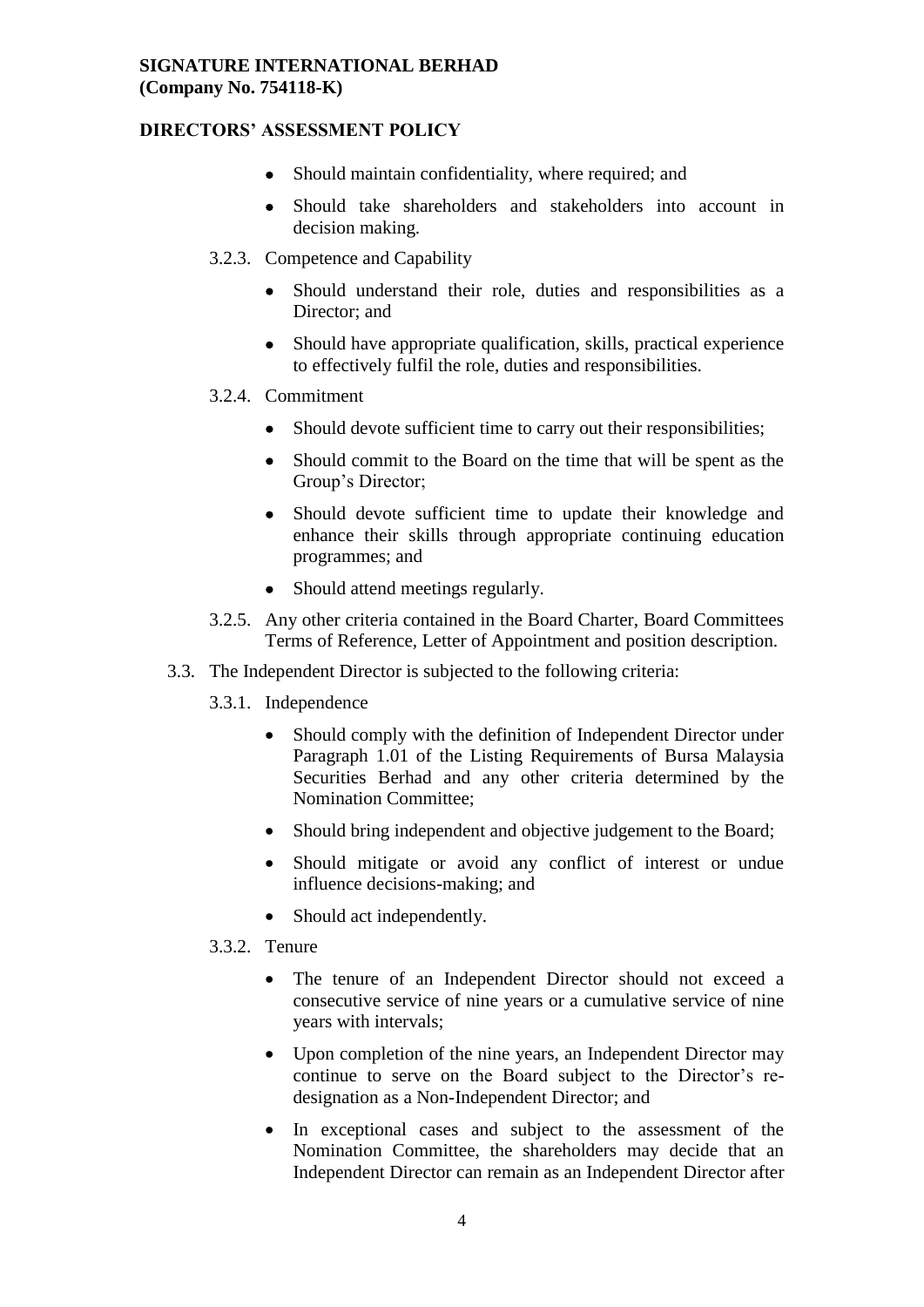#### **DIRECTORS' ASSESSMENT POLICY**

serving a cumulative term of nine years. The Board must make a recommendation and provide strong justification to the shareholders in a general meeting.

 If the Board continues to retain the Independent Director after year-12, the Board should provide justification and seek shareholders' approval through a two-tier voting process.

#### **4. Procedure for Board Performance Assessment**

- 4.1. The Nomination Committee seeks input from each Director separately in relation to:
	- 4.1.1. the performance of the Board;
	- 4.1.2. the performance of the other Director;
	- 4.1.3. the performance of each Board Committee;
	- 4.1.4. the performance of the Chairman of the Board;
	- 4.1.5. the performance of the Group MD;
	- 4.1.6. the performance of the Chief Financial Officer; and
	- 4.1.7. their own performance.
- 4.2. The performance should be assessed on a quantitative and qualitative basis against criteria set in this policy;
- 4.3. The Chairman of the Board and Nomination Committee should collect, collate and compile the inputs and provide an overview report for discussion by the Board;
- 4.4. The Board should undertake an annual assessment of its own performance including suggestion for change or improvement, as well as any skills, training needs or development required over the forthcoming year; and
- 4.5. The Board performance assessment should be conducted on an annual basis and the results of the performance assessment should be documented in a form of report.

#### **5. Procedure for Group MD Performance Assessment**

- 5.1. The Board should assess the Group MD performance in relation to:
	- 5.1.1. Execute the Group's strategies through the efficient and effective implementation;
	- 5.1.2. Review the achievement of the Group's pre-set performance objectives based on qualitative and quantitative measures, these objectives form part of the Key Performance Indicators (KPIs) for the Group MD;